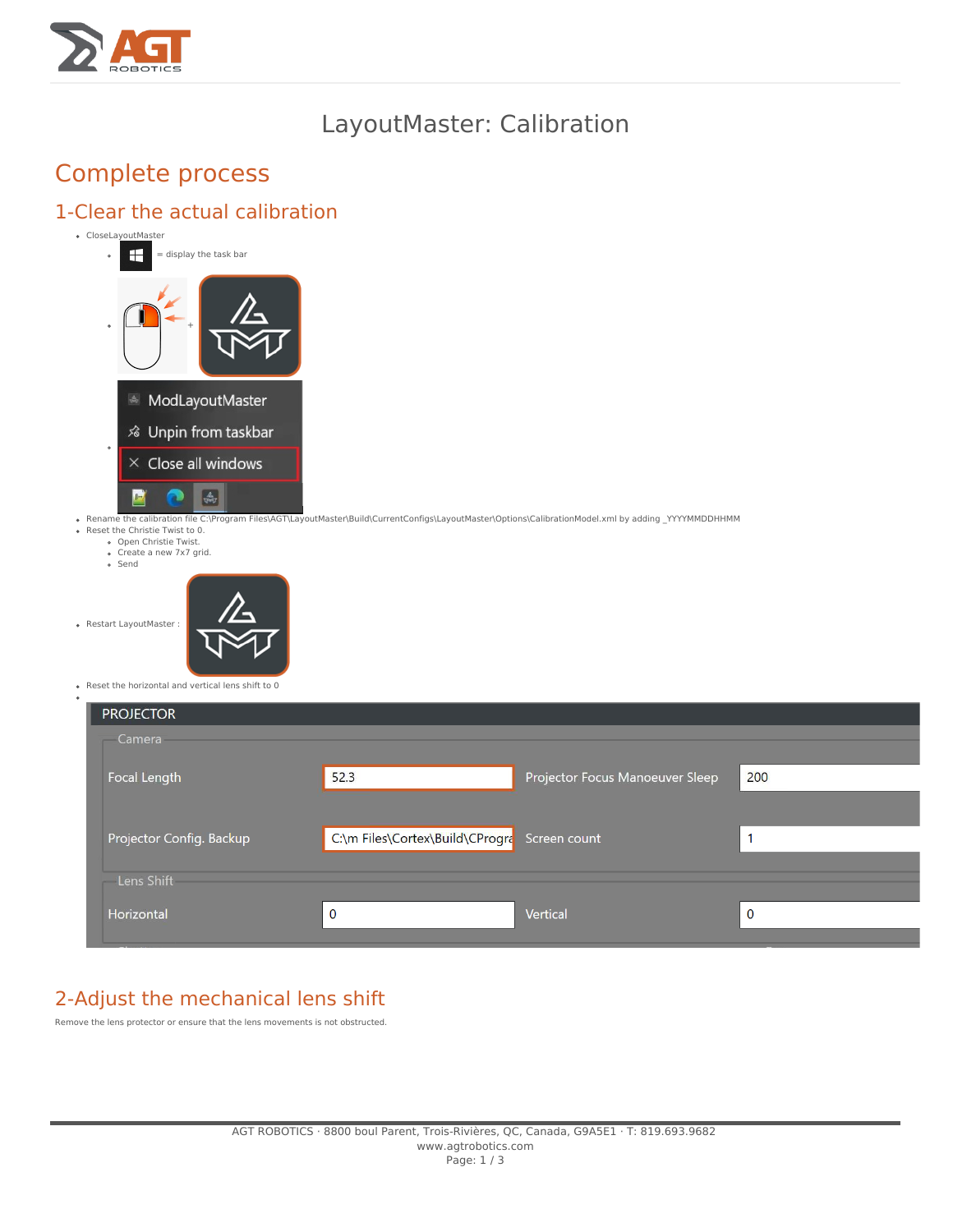



Use Edge or Chrome to open the control page of the projector.

- $177.31.314$
- $\bullet$  User = Admin
- $\bullet$  Password = Admin l,

| $\Box$ Main                               | <b>General Configuration</b>          | <b>Lens Settings</b>                                       |  |
|-------------------------------------------|---------------------------------------|------------------------------------------------------------|--|
| <b>GENERAL</b>                            | Lens Type<br>Language                 |                                                            |  |
| <b>Administrator</b>                      | English<br>$\overline{\phantom{a}}$   | TR 1.20-1.73                                               |  |
| 쌀 Users                                   | <b>Ceiling Mount</b>                  | Focus                                                      |  |
| <b>Φ</b> <sub>8</sub> <sup>8</sup> System | On<br>$\mathbf{v}$                    | $\mathcal{A}(\mathbf{r})$<br>$\mathbf{A} \in \mathbb{R}^n$ |  |
| <b>NETWORK</b>                            | Rear Projection                       | Zoom                                                       |  |
| <b>Network</b>                            | Enable Rear Projection                | $\mathcal{A}(\mathbf{r})$<br>$\Delta \sim 10$              |  |
| <b>พ</b> Wireless                         | High Altitude<br>Enable High Altitude | Lens Shift                                                 |  |
| Notifications                             | Keypad Backlight                      | $\mathbf{v}$ .<br>$\Delta \sim$                            |  |
| <b>CONTROLLER</b>                         | Timeout 5 Secs<br>$\mathbf{v}$        | $\sim$<br>$\mathbf{F}$                                     |  |
| 圭 Size and Position                       | Status LED                            | Apply Position                                             |  |
| 幸 Image Settings                          | Always On<br>$\overline{\phantom{a}}$ | Record 1<br>$\psi$                                         |  |
| $\equiv$ Configuration                    | Hot-Key Settings                      | Save Current Settings                                      |  |
| 圭 Light Source                            | Size Presets<br>$\mathbf{v}$          | Record 1<br>$\sim$                                         |  |
|                                           |                                       | <b>El</b> Save                                             |  |
| 幸 Input Switching and PIP                 | Menu Preferences                      | Lock all Lens Motors<br>Switch Allow / Locked              |  |
| 三 Test Pattern                            | Menu Horz Offset                      | Lens Calibration                                           |  |
| 幸 Log                                     | $\circ$ $\circ$                       | <b>C</b> <sub>6</sub> <sup>e</sup> Execute                 |  |
| $\bullet$                                 | Menu Vert Offset<br>ه است             |                                                            |  |

- Unlock all lens motors.
- Execute the Lens Calibration.
- Set the zoom to produce the larger possible image.
- Adjust the lens shift so that the image centered on the projecteur center line.

#### Partially execute the procedure : Master [calibration](https://prod.agt-group.com/knowsystem/702)

- Level the Master
- Make sure the lens shifts are at 0.
- **Only adjust the focal length and the mechanical lens shifts.**
- **Target a maximum average error of 3mm.** The result will not be perfect at this step but enough to minimize the corrections during the calibration of the grid.

## 3-Calibrate the projector grid.

Execute the procedure :Grid [calibration](https://prod.agt-group.com/knowsystem/705)

### 4-Calibrate the Master

- Fully exucture the procedure Master [Calibration](https://prod.agt-group.com/knowsystem/702) without midify the mechanical lens shift.
- The final error should be less than the thickness of a line.
- If any lens shifts is more than 25, reset the lens shifts to 0, adjust the mechanical lens shift and redo the Grid calibration.

### 5-Calibrate the lasers

Execute the procedure :Lasers [calibration](https://prod.agt-group.com/knowsystem/963)

## 6-Calibrate the positions